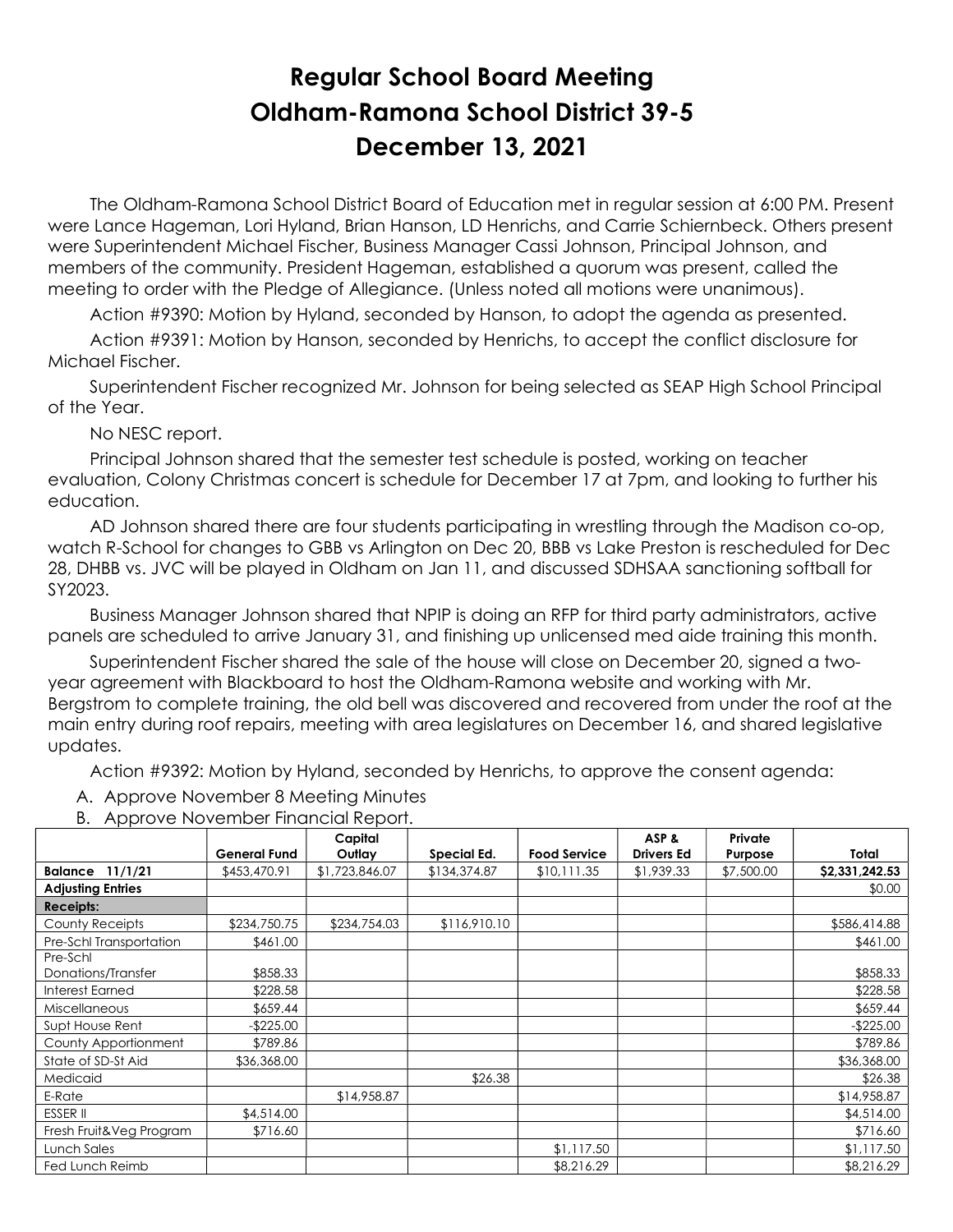| <b>Total Receipts</b>   | \$279,121.56 | S249.712.90    | \$116,936.48 | \$9,333.79 | <b>SO.00</b> | <b>SO.00</b> | S655,104.73    |
|-------------------------|--------------|----------------|--------------|------------|--------------|--------------|----------------|
| Disbursements:          |              |                |              |            |              |              |                |
| Monthly Expenditures    | \$151,880.18 | \$2,373.69     | \$40,989,18  | \$9,667.63 | \$0.00       | \$0.00       | \$204,910.68   |
| <b>Balance 11/30/21</b> | \$580,712.29 | \$1,971,185.28 | \$210,322.17 | \$9,777.51 | \$1,939.33   | \$7,500.00   | \$2,781,436.58 |
|                         |              |                |              |            |              |              |                |

| #101<br>Cash--checking  | \$233,401.85 | \$693,092.18   | \$143,223.71 | \$3,638.16   | \$873.58   | \$500.00   | \$1,074,729.48 |
|-------------------------|--------------|----------------|--------------|--------------|------------|------------|----------------|
| MMSavings #105          | \$329,918.44 | \$1,278,093.10 | \$65,530.46  | \$6,139.35   | \$1,065.75 | \$7,000.00 | \$1,687,747.10 |
| Petty Cash              | \$200.00     |                |              |              |            |            | \$200.00       |
| Imprest & Prepd         | \$17,192.00  |                | \$1,568.00   |              |            |            | \$18,760.00    |
| O/S Receivables         | <b>SO.00</b> |                |              | <b>SO.00</b> |            |            | <b>SO.00</b>   |
| Less O/S Liabilities    |              |                |              |              |            |            | <b>SO.00</b>   |
| <b>Balance 11/30/21</b> | \$580,712.29 | \$1,971,185.28 | \$210,322.17 | S9.777.51    | \$1,939.33 | \$7,500.00 | \$2,781,436.58 |

| <b>Trust &amp; Agency Acct</b> |             |  |  |  |  |
|--------------------------------|-------------|--|--|--|--|
| Acct Bal 10/31/21              | \$39,969.97 |  |  |  |  |
|                                |             |  |  |  |  |
| <b>Total Receipts</b>          | 11.294.02   |  |  |  |  |
|                                |             |  |  |  |  |
| <b>Total Disbursements</b>     | 14,005.05   |  |  |  |  |
| <b>Balance 11/30/21</b>        | \$37,258.94 |  |  |  |  |

## C. Approve December bills.

| Fund Number                              | 10 | <b>GENERAL FUND</b>        |                                        |                |           |
|------------------------------------------|----|----------------------------|----------------------------------------|----------------|-----------|
| ALLIANCE COMMUNICATIONS                  |    |                            | Phone                                  | 182.00         |           |
| APPEARA                                  |    |                            | Towels & Mops                          | 127.09         |           |
| <b>BLACKBOARD, INC</b>                   |    |                            | Website Fees thru Nov2022              | 3,821.75       |           |
| <b>BUD'S CLEAN-UP SERVICE INC</b>        |    |                            | Garbage                                | 238.42         |           |
| CENTURY BUSINESS LEASING INC.            |    |                            | Copies                                 | 646.29         |           |
| CHESTER AREA SCHOOL                      |    |                            | Class Fees (Agriscience)               | 360.20         |           |
| CITY OF OLDHAM                           |    |                            | Sewer - Oldham Nov & Dec               | 50.00          |           |
| COCA-COLA CHESTERMAN CO.                 |    |                            | beverages                              | 231.99         |           |
| F & M OIL                                |    |                            | Diesel & Gasoline                      | 1,547.12       |           |
| <b>FOX PROMO</b>                         |    |                            | engraved plate                         | 8.00           |           |
| <b>GRAPEVINES FLORAL</b>                 |    |                            | <b>Esther Hyland Funeral</b>           | 104.36         |           |
| Hauff Mid America Sports                 |    |                            | ORR patches, XCC pins, Fall Awards     | 453.15         |           |
| HOME SERVICE WATER COND.                 |    |                            | Soltx10                                | 88.50          |           |
| <b>IMPREST FUND</b>                      |    |                            | Reimburse: Nov 2021 Imprest            | 673.83         |           |
| <b>INFINITE CAMPUS</b>                   |    |                            | License & Support - Messenger          | 185.15         |           |
| <b>J. MARTIN PLUMBING</b>                |    |                            | Unplug Drinking Fountain drain         | 307.50         |           |
| <b>JARED'S ELECTRIC</b>                  |    |                            | Wire & Install Water Heater            | 244.90         |           |
| JAYMAR BUSINESS FORMS, INC.              |    |                            | envelopes                              | 23.06          |           |
| KINGBROOK RURAL WATER SYSTEM, INC        |    |                            | Water - Oldham                         | 44.00          |           |
| <b>KINGSBURY JOURNAL</b>                 |    |                            | Ad - community meetings                | 42.00          |           |
| <b>MADISON DAILY LEADER</b>              |    |                            | <b>Publish Minutes</b>                 | 298.47         |           |
| <b>MCI</b>                               |    |                            | Long Distance Phone                    | 57.16          |           |
| <b>MENARDS - SIOUX FALLS</b>             |    |                            | <b>Shop Supplies</b>                   | 355.31         |           |
| MID-AMERICAN ENERGY                      |    |                            | Gas - House & Ramona                   | 2,508.20       |           |
| <b>MIDWEST GLASS</b>                     |    |                            | Door Repairs                           | 490.61         |           |
| NORTHEAST EDUCATIONAL SERVICES CO-OP     |    |                            | December 2021                          | 12.00          |           |
| NORTHERN STATES POWER COMPANY, MINNESOTA |    |                            | electricity - Ramona                   | 1,837.12       |           |
| NORTHWESTERN ENERGY                      |    |                            | Gas - Oldham                           | 384.39         |           |
| OTTERTAIL POWER CO.                      |    |                            | Electricity - Oldham                   | 145.17         |           |
| <b>PAUL FISCHER</b>                      |    |                            | Mow, Fall Clean-up, Trim, Move Asphalt | 680.00         |           |
| REINHART FOODSERVICE, L.L.C.             |    |                            | FFVP supplies                          | 309.83         |           |
| REINICKE CONSTRUCTION, INC.              |    |                            | crushed asphalt                        | 209.03         |           |
| RODNEY FREEMAN, JR., & OTHERS            |    |                            | June-Nov 2021                          | 1,643.88       |           |
| RUNNINGS SUPPLY, INC.                    |    |                            | custodial supplies                     | 66.97          |           |
| RUTLAND SCHOOL DISTRICT                  |    |                            | headphone maintenance, scorebooks      | 217.50         |           |
| SHANE A. WAIKEL                          |    |                            | Oldham - Mowing 5x @ \$105             | 525.00         |           |
| STEMPER AUTO BODY                        |    |                            | Bus #18 & Bus #21 - deductible         | 2,000.00       |           |
| <b>TOWN OF RAMONA</b>                    |    |                            | Water - Ramona                         | 361.50         |           |
| <b>TRAINING ROOM</b>                     |    |                            | cold packs                             | 54.36          |           |
|                                          |    |                            |                                        | Fund Number 10 | 21,535.81 |
| Fund Number                              | 21 | <b>CAPITAL OUTLAY FUND</b> |                                        |                |           |
| CENTURY BUSINESS LEASING INC.            |    |                            | Copier Lease                           | 329.94         |           |
| EDGENUITY, INC                           |    |                            | Odysseyware                            | 4,740.00       |           |
| FLR SANDERS, INC.                        |    |                            | Ramona - recoating gym floor           | 3,376.10       |           |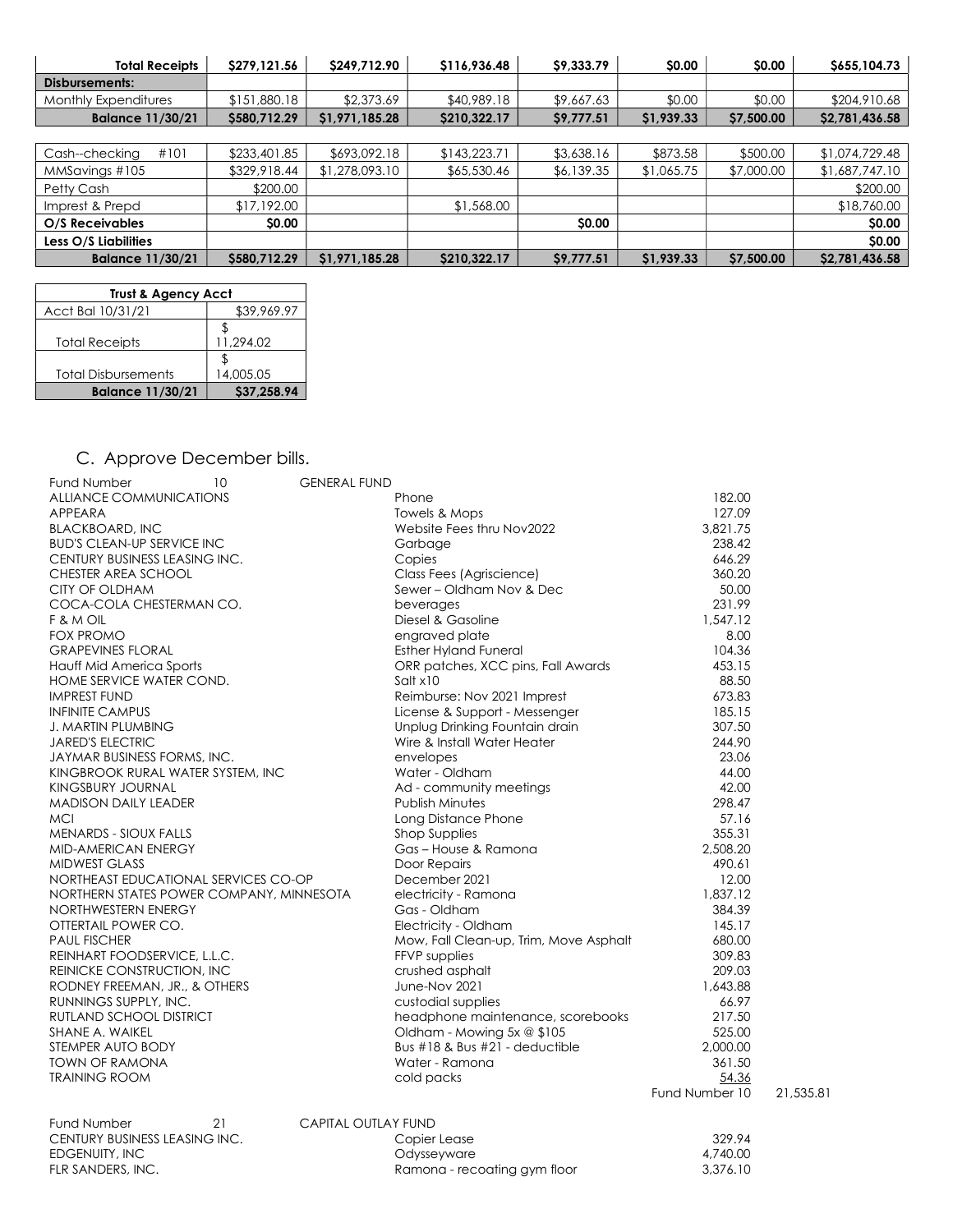| <b>KEEVER ROOFING</b><br><b>TIME MANAGEMENT SYSTEMS</b> |    |                          | Roof on Main Entry<br>Timeclock  | 1,930.00<br>30.03     |           |  |
|---------------------------------------------------------|----|--------------------------|----------------------------------|-----------------------|-----------|--|
|                                                         |    |                          |                                  | Fund Number 21        | 10,406.07 |  |
| Fund Number                                             | 22 | SPECIAL EDUCATION FUND   |                                  |                       |           |  |
| CHILDREN'S CARE HOSPITAL & SCHOOL                       |    |                          | Oct Tuition                      | 4,912.00              |           |  |
| <b>FLANDREAU SCHOOL DISTRICT</b>                        |    |                          | SpEd Director - Nov 2021         | 755.11                |           |  |
| NORTHEAST EDUCATIONAL SERVICES CO-OP                    |    |                          | December 2021                    | 1,029.03              |           |  |
| SD DEPT OF HUMAN SERVICES                               |    |                          | <b>HCBS-Oct &amp; Nov 2021</b>   | 10,750.92             |           |  |
| <b>VALIANT LIVING</b>                                   |    |                          | Tuition - Nov 2021               | 2,407.20              |           |  |
|                                                         |    |                          |                                  | Fund Number 22        | 19,854.26 |  |
| Fund Number                                             | 51 | <b>FOOD SERVICE FUND</b> |                                  |                       |           |  |
| APPEARA                                                 |    |                          | Towels & Mops                    | 105.00                |           |  |
| EAST SIDE JERSEY DAIRY, INC.                            |    |                          | Milk                             | 495.72                |           |  |
| <b>INFINITE CAMPUS</b>                                  |    |                          | License & Support - Food Service | 386.40                |           |  |
| REINHART FOODSERVICE, L.L.C.                            |    |                          | <b>Food Supplies</b>             | 3,652.83              |           |  |
|                                                         |    |                          |                                  | Fund Number 51        | 4,639.95  |  |
|                                                         |    |                          |                                  | Checking Account ID 1 | 56,436.09 |  |
| <b>PCARD - DECEMBER BILLS</b>                           |    |                          |                                  |                       |           |  |
|                                                         |    |                          |                                  |                       |           |  |
| Fund Number<br><b>ACE HARDWARE</b>                      | 10 | <b>GENERAL FUND</b>      | ice melt                         | 33.98                 |           |  |
| AMAZON/SYNCB                                            |    |                          | supplies                         | 335.62                |           |  |
| <b>ARGUS LEADER</b>                                     |    |                          | e-subscription                   | 1.05                  |           |  |
| DAKOTA BUTCHER - MADISON<br>HILLYARD INC.               |    |                          | Staff Inservice 11.5.21          | 166.14                |           |  |
|                                                         |    |                          | custodial supplies               | 362.07                |           |  |
| <b>INTERSTATE ALL BATTERY CTR</b>                       |    |                          | Battery - John Deere tractor     | 128.95                |           |  |
| <b>KOR MANAGEMENT</b>                                   |    |                          | Random Drug Test                 | 137.96                |           |  |
| LEWIS DRUG INC.                                         |    |                          | water                            | 4.95                  |           |  |
| MADISON DRIVER EXAM STATION 4309                        |    |                          | <b>CDL</b> license               | 35.00                 |           |  |
| NFHS LEARNING CENTER                                    |    |                          | Golf tests - MF                  | 35.00                 |           |  |
| O'REILLY                                                |    |                          | custodial supplies               | 14.99                 |           |  |
| PIZZA RANCH                                             |    |                          | DVC Meeting                      | 12.50                 |           |  |
| PLAYSCRIPTS, INC.                                       |    |                          | One Act script                   | 240.08                |           |  |
| <b>RED ROSSA ITALIAN GRILLE</b>                         |    |                          | Dinner - Leadership Meeting      | 21.35                 |           |  |
| <b>SAM'S CLUB</b>                                       |    |                          | Concessions supplies             | 162.09                |           |  |
| <b>SUNSHINE FOODS</b>                                   |    |                          | concession supplies & water      | 77.94                 |           |  |
| <b>TARGET STORES</b>                                    |    |                          | padlock                          | 7.29                  |           |  |
| TEACHER INNOVATIONS INC/PLANBOOK.COM                    |    |                          | 12 mo subscription               | 256.50                |           |  |
| <b>TEACHERS PAY TEACHERS</b>                            |    |                          | classroom activities             | 71.56                 |           |  |
|                                                         |    |                          |                                  | Fund Number 10        | 2.105.02  |  |
| <b>Fund Number</b>                                      | 51 | <b>FOOD SERVICE FUND</b> |                                  |                       |           |  |
| AMAZON/SYNCB                                            |    |                          | pan liners                       | 115.70                |           |  |
|                                                         |    |                          |                                  | Fund Number 51        | 115.70    |  |
|                                                         |    |                          |                                  | Checking Account ID 1 | 2.220.72  |  |

The board appointed Hageman as the ASBSD LAN Member.

 Action #9393: Motion by Hanson, seconded by Hyland, to approve resignation of Clarissa Henrichs as Paraprofessional and Concession Stand Supervisor. Abstention: Henrichs

 Action #9394: Motion by Hyland, seconded by Schiernbeck, to approve Cassi Johnson as concession stand supervisor for stipend of \$1065.00.

 Superintendent Fischer shared the Continuing School Safely Plan and provided opportunity for discussion and public comment.

 Action #9395: Motion by Hanson, seconded by Hyland to keep the Continuing School Safely Plan as written.

 Superintendent Fischer gave an update on consolidation. In November the Rutland board voted to wait on moving the plan forward. The next Rutland School Board meeting is December 15.

President Hageman shared information on the proposed ASBSD legislative resolutions.

The next regular school board meeting is scheduled for January 10, 2022 at 6:00PM in room 114.